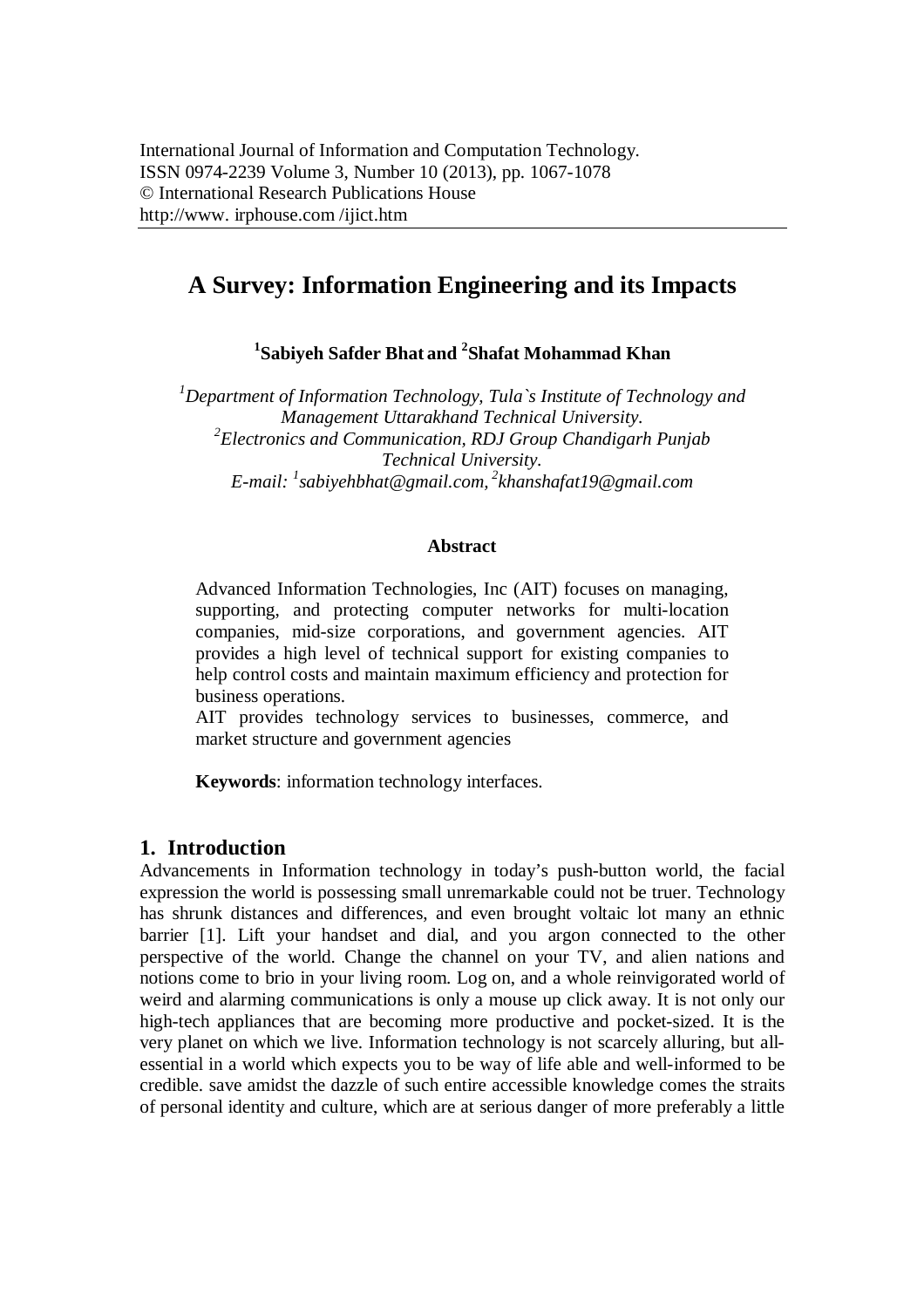receive greater exposure to contrast values. Deuce sides of the kindred coin. So smallarm exposure to events and lifestyles of population in the western part of the cerebral hemisphere could be edifying and intellectually stimulating, yet the gaps could be quite alarming to those in the slight developed countries.

How do cell phones change society? How do children use computers? How can we manage relationships via text messages? The internet, television, email and other new forms of information technology are changing at a rapid pace with potentially profound but also subtle influences on social life. This paper offers a succinct introduction to both the experience and implications of these information and communication technologies (ICTs) in everyday life. Considered the potential, or feared, social consequences of ICTs [2].Throughout, i analyzed what factors are shaping the debates surrounding information and communication technologies. The outcome is a cutting-edge paper that offers a fresh survey to understanding AITs and everyday life. Throughout the latter half of the twentieth century, the introduction of information technology exerted a profound influence on the business landscape. Over the course of the last decade, the impact of information technology upon the market and the economy has become increasingly significant. Most notably, the technology boom that occurred during the late 1990s, spurred in large part by the rapid spread of Internet-based business models and initial public offerings, produced a period of prosperity and affluence that was virtually unprecedented in its intensity and magnitude.

## **2. Impacts:**

Over the past 20 years, the world as we know has changed drastically. We have moved from a world that was bound by wires and copper cabling to a world that offers any bit of information you want with the touch of a glass screen from a device that fits in your pockets. In this same period of time, shopping used to involve planning a trip to a brick and motor store and hope they had the product you were looking for, and at the price you wanted to pay. If you lived in a small market, you didn't have the choices to comparison shop other stores. In today's age, a consumer can shop from the comfort of their home, and find exactly the right product at exactly the right price. With a click of a mouse and a charge of a credit card, the product will be rushed to the consumer's house with little to no effort.

- Impact on Business
- Impact on Education
- Impact on Banking
- Impact on Tourism
- Impact on Government
- Impact on World Peace and Security
- Medical Applications
- Judiciary Systems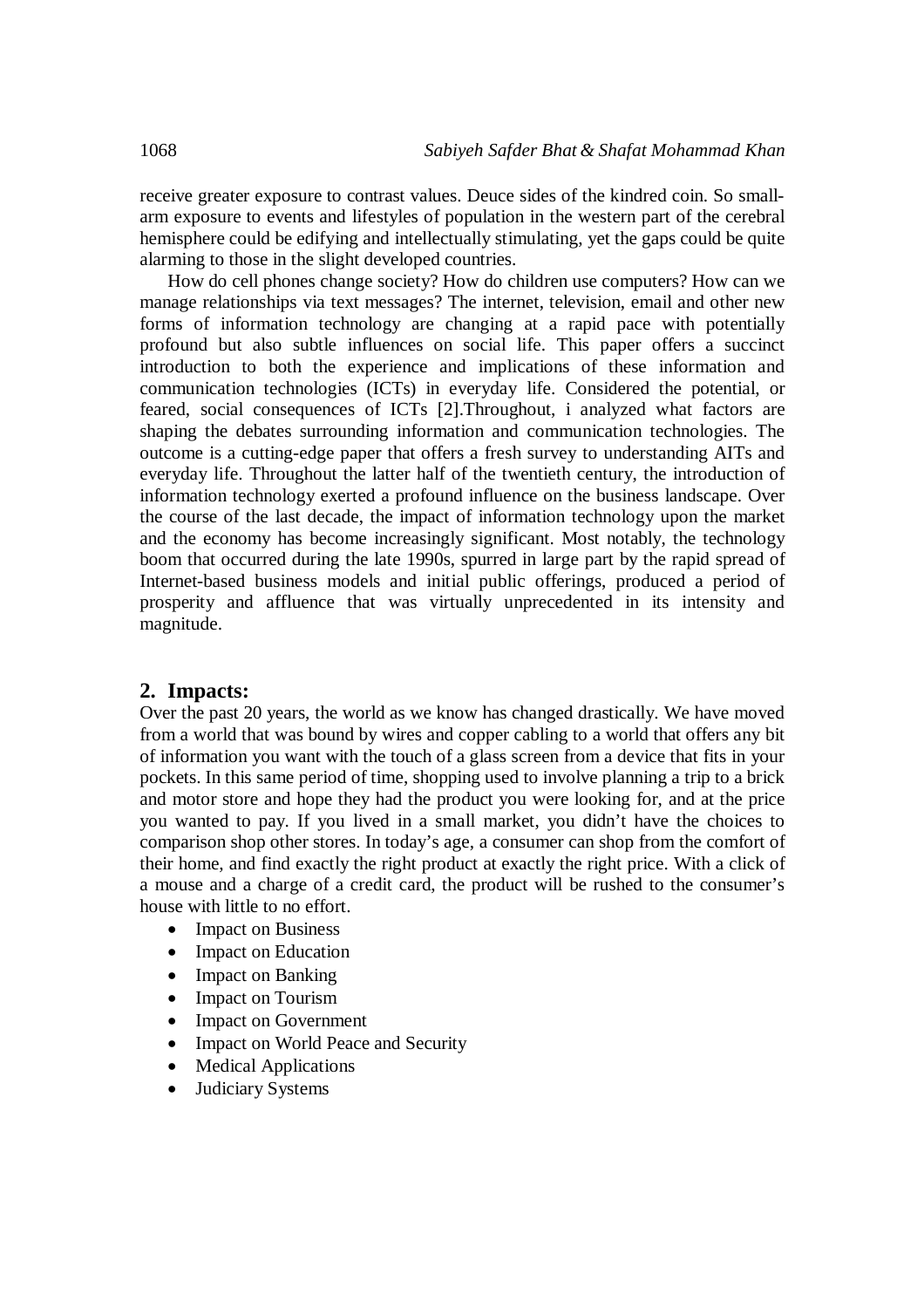Thus information technology is helping us in each and every domain, let's discuss each.

1. **Impact on Business**: First off, I.T. affects how businesses go about with their usual routine. For instance: the technology allows companies to go paperless, depending only on digital databases to store important data. Many pundits see this as a risk; isn't digital data flimsy and unreliable, they ask. But the shift offers several benefits as well—including reduction in operational cost, since the business no longer has to buy or rent space or equipment just to store data. [3]

Information Technology also affects the accuracy of business operations. When a company uses a computerized accounting system instead of relying on a real live accountant, they eliminate (or, at the very least, significantly reduce) human error. And because such systems allow for faster operations, the company's workers can concentrate on more pressing tasks. The most important impact of Information Technology on business lies on how it has changed the marketplace from geographically-based to global. I.T. permits businesses to take their operations into a worldwide scale thanks to applications that allows them to set up a store online. Simply put, Information Technology has changed the business landscape due to its wide and varied scope.

2. **Impact on Education:** The Role of Information Technology in Education is exploring the potential for technology to redefine the terms of teaching and learning. We concluded that making computers available in schools was not sufficient to realizing technology's potential. There are pockets of innovation. Individual teachers, students, and communities are delivering specific advances at every educational level. Advances can be grouped into 5 categories:

Pedagogy: enhanced capacity for tailoring instruction for individual students and monitoring student performance to assess instruction efficacy.

Constructing local content: through collaboration made possible by technology, students or professors in several locations, drawing on local content can transform classroom practices.

Professional development: information technology makes possible high-quality professional development at times convenient for the teacher. Technology can overcome school scheduling problems by delivering training during off-hours or as the teacher works with students and colleagues in the classroom.

Collaboration: teachers and students can collaborate outside the classroom in synchronous (real-time) and asynchronous (delayed response) fora, which brings far more resources, perspectives, and analysis to classroom assignments.

Economic efficiency: schools and universities are finding ways to use technology creatively to save money or expand productivity.

3. **Impact on tourism:** Information Technology is now focusing on the nature and role of information technology within the context of tourism, travel and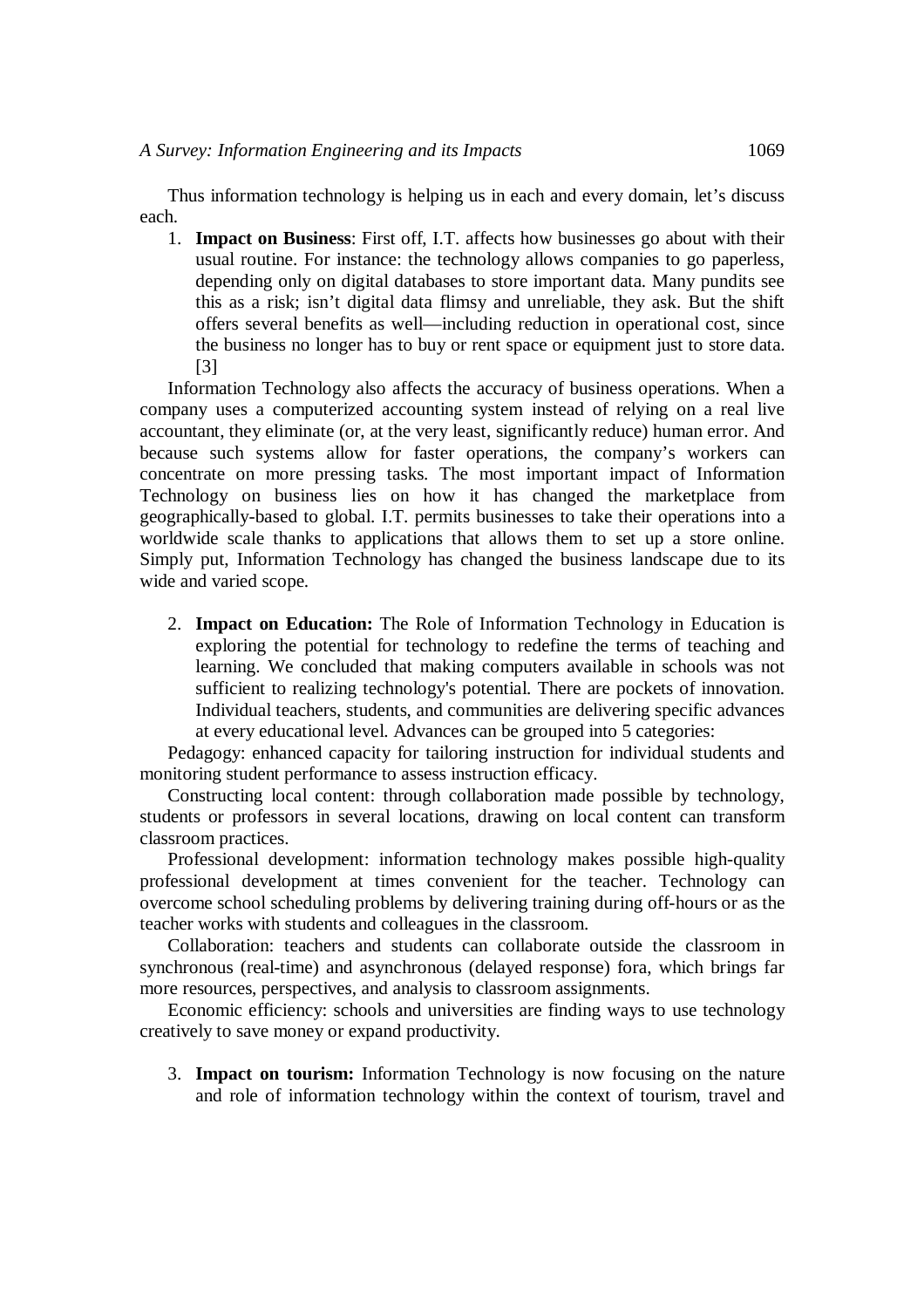hospitality. Information and communication systems embedded in a global net have had a profound influence on these industries, as also these industries with their presence in the electronic market show an impact on the developments of IT. [6]Advances in the use and development of tools, technologies, and methodologies have facilitated the efficient netting of information and communication systems in tourism, travel and hospitality. Information technology provides various technologies to enhance the existing infrastructure. The technologies are mostly applicable in advertising and attractive sectors .using the modern technologies the present situation of tourism can be improved tremendously.

#### **2.2 Impact on Banking:**

Today's business environment is very dynamic and undergoes rapid changes as a result of technological innovation, increased awareness and demands from customers. Business organizations, especially the banking industry of the 21st century operates in a complex and competitive environment characterized by these changing conditions and highly unpredictable economic climate. [5] Information and Communication Technology (ICT) is at the centre of this global change curve. Laudon and Laudon, (1991) contend that managers cannot ignore Information Systems because they play a critical role in contemporary organization. They point out that the entire cash flow of most fortune 500 companies is linked to Information System.

The application of information and communication technology concepts, techniques, policies and implementation strategies to banking services has become a subject of fundamental importance and concerns to all banks and indeed a prerequisite for local and global competitiveness. ICT directly affects how managers decide, how they plan and what products and services are offered in the banking industry. It has continued to change the way banks and their corporate relationships are organized worldwide and the variety of innovative devices available to enhance the speed and quality of service delivery.

Harold and Jeff (1995) contend that financial service providers should modify their traditional operating practices to remain viable in the 1990s and the decades that follow. They claim that the most significant shortcoming in the banking industry today is a wide spread failure on the part of senior management in banks to grasp the importance of technology and incorporate it into their strategic plans accordingly.

Woherem (2000) claimed that only banks that overhaul the whole of their payment and delivery systems and apply ICT to their operations are likely to survive and prosper in the new millennium.

## **3. Medical applications: [7]**

## **3.1 Electronic Health Records**

Information technology has transformed the way that patient information is stored and accessed, as well as revolutionized billing and insurance procedures. Electronic health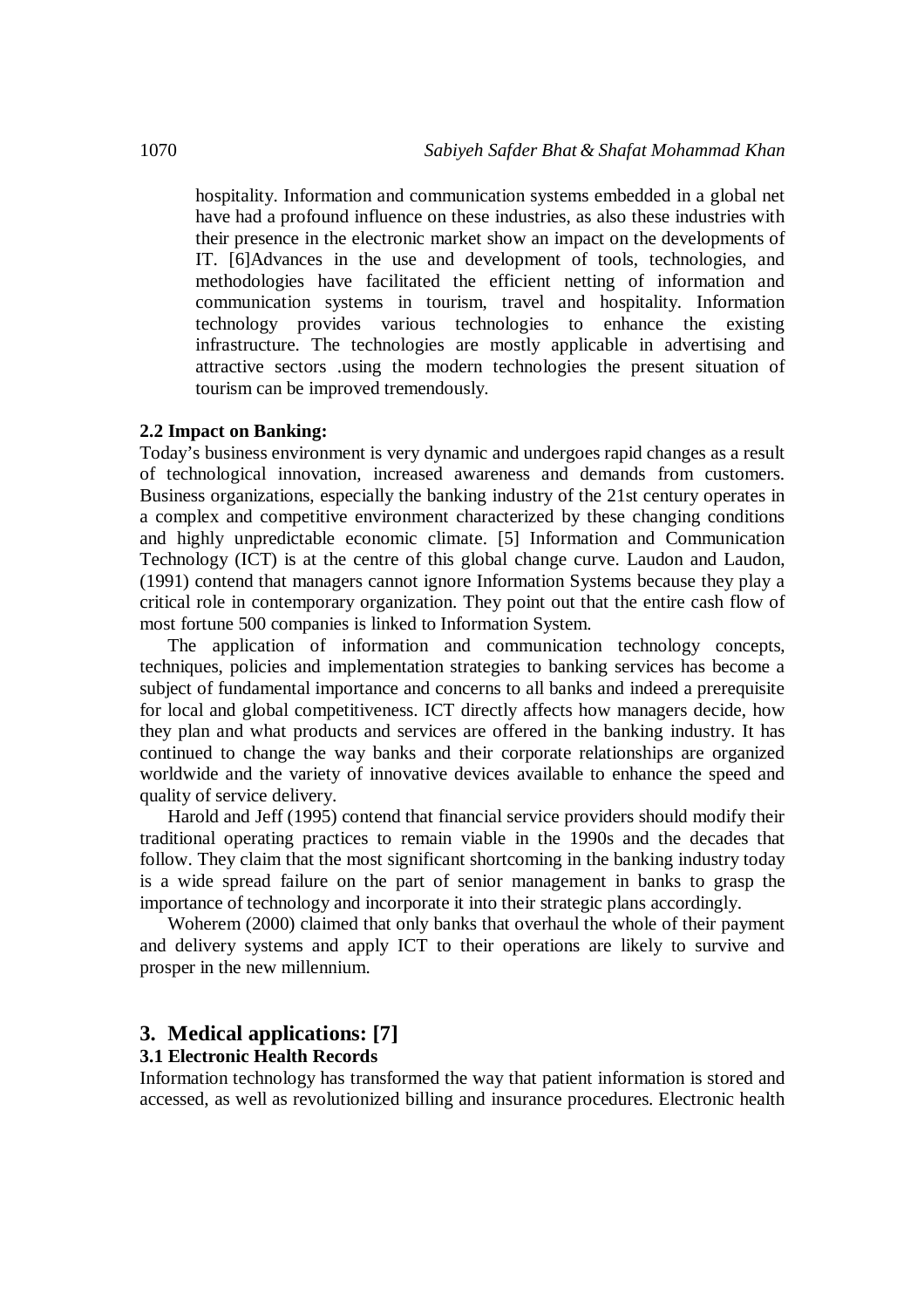records function as a database that store patients' health-related documents, such as their medical progress notes, immunization records, payment and account information and insurance data. They eliminate the need for doctors and hospitals to maintain hard copies of medical records, and have provided medical staff with an easy and efficient way to access patient information. They have also created systems that make it easy to submit claims and be paid by insurance companies more efficiently.

### **3.2 Medical Equipment**

According to Carnegie Mellon, information technology is providing the medical field with improved capabilities to perform tests evaluate medical conditions and even perform surgeries with more accuracy. It is being integrated into machines and equipment, such as MRI's, to enhance a doctor's ability to see images more clearly. Information technology is also abetting the creation of medical robotics, which are computer-operated machines that perform surgeries through the use of information technology navigational systems. Disease Registries

The U.S. Department of Health and Human Services explains that information technology is used in the developments and advancement of disease registries. Disease registries are databases that track and monitor types of diseases that affect a group or large population of people. Information technology allows researchers to store this data electronically, and lets them perform automated updates, generate reports and perform analyses.

#### **3.3 Quality Management**

Information technology allows health care organizations to have a better handle on their quality management efforts. Health care organizations can set up computer systems to perform automated quality assurance audits and generate reports on the findings. For instance, information technology systems can digitally pull information from electronic patient files and perform a quality audit on how many times in a month that patient received a particular treatment. Then, the system can generate a report of the findings. This information may be used for quality management purposes, and to determine if there are deficiencies that need to be addressed.

#### **3.4 Health Insurance Exchanges**

According to a 2010 article on CivSource, information technology will play a big part in the health care reform that the United States undergoes. As the article explains, information technology will be used as a means to exchange medical information between health insurance companies. Patients will not have to be responsible for serving as middlemen between their providers and their insurance reps, as the information technology systems can take care of this for the patient. The information system that is set up on the doctor's side can communicate directly with the information system that is established on the insurance company's side.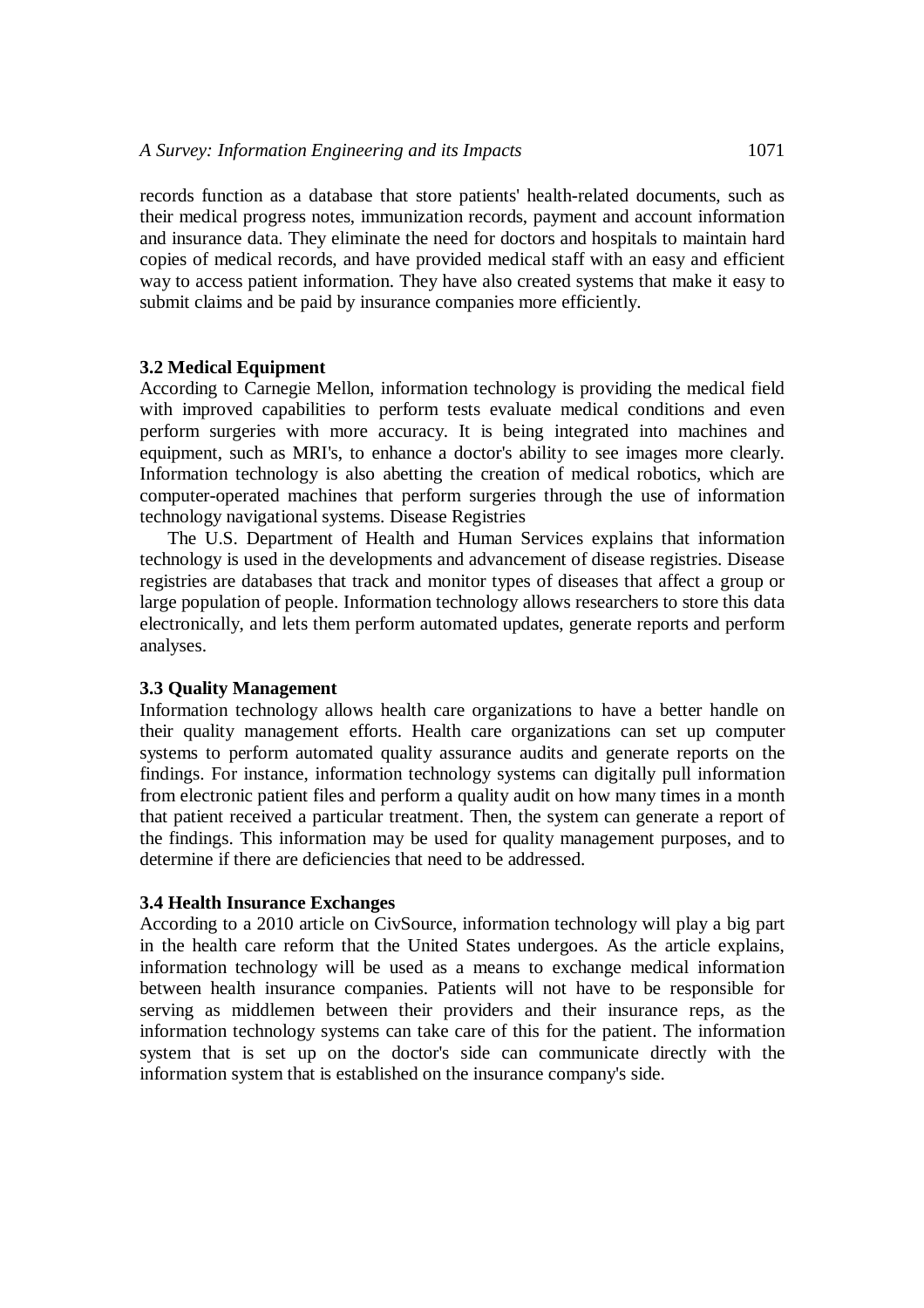## **3.5 Impact on Government**

As managers have turned to advanced technologies to promote service delivery, partnership arrangements have attracted great attention. Given the struggle between limited fiscal capacities and rising public expectations, the use of partnerships has emerged as a strategy of government leaders who wish to benefit from advanced technologies. Despite the importance and use of these arrangements, little empirical research has appeared on the characteristics of partnerships that may alternatively promote or impede their success. [4]This research isolates several key characteristics from the implementation and inter organizational literatures and investigates empirically their impact on the cost and operational benefits of a geographical information system project. Our findings suggest that partnerships do provide a reasonable approach to service delivery; however, the effectiveness of these arrangements is tempered by the number of partners involved, the degree to which decision authority is shared among the partners, the amount of resources shared among the group, the formality of the arrangement, and the level of leadership commitment.

## **3.6 The World Peace and Security**

Who else does not want to see peace and security permeate our society? If for some reasons, individuals or certain groups of people distance themselves from the peace and security then, probably, they do not belong to us. How can technology maintain international peace and security? Recently, the United States Ambassador to United Nations, Susan Rice, hosted a session of the United Nations Security Council titled, "voices of a New Generation," that sought to open new doors of opportunity to the world's youth (ages between 13 and 21 years old) on matters concerning international peace and security. I watched the video that genuinely touched my heart. Unfortunately, I'm yet to know if such a program is or can be extended to the older folks. The point is, we see how technology can help "fuel and energized" such excellent initiatives. As the speaker noted, "they poured in by e-mail, on YouTube, and through Facebook. And some were even written by hand" (para. 7). Again, as I illustrated earlier, this certainly demonstrates the power of social media. In the next year or so, I hope to embark on a behavioural science research studies that thoroughly investigate effects of human behaviour on advances in technology and society in general.

## **3.7 Judiciary Systems**

There may be contentions between governments, citizens, and judicial systems but the contribution of science and technology to our legal systems cannot be overemphasized. For instance, DNA has served a good purpose in this direction: using DNA to solve crimes, to protect the innocent, and to identify missing persons. According to the Department of Justice "since the creation in 2000 of the Department of Justice's (DOJ's) Convicted Offender DNA Backlog Reduction Program, more than 493,600 offender samples from 24 states have been analyzed"(p. 4). This was an effort to solving criminal cases. So one can imagine what impact technology may have on the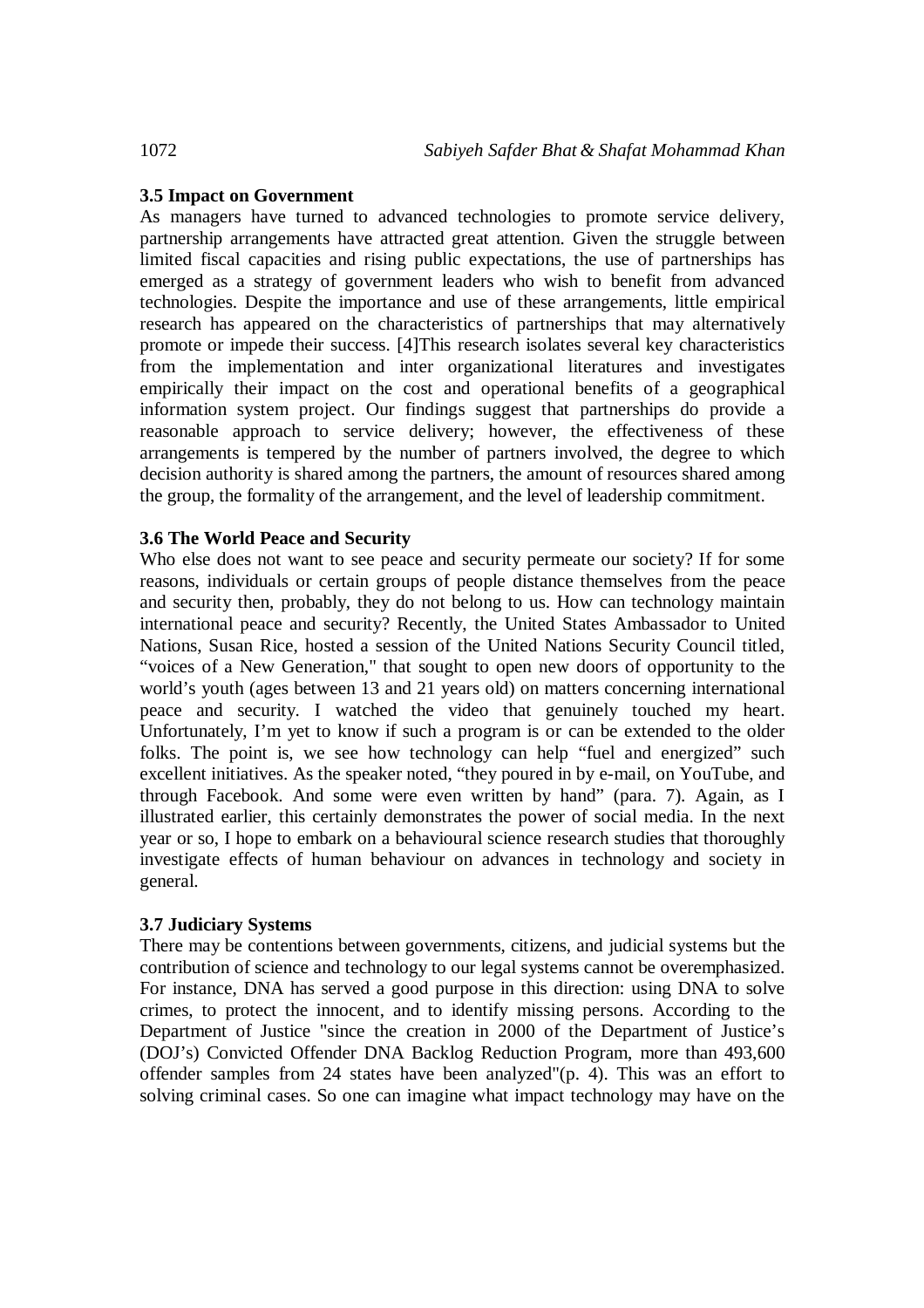judicial systems in the coming decades. It's imperative to know how these advances influence the court's interaction with the public now and in the future. Consequently, future technology innovations in decision-making process in our legal systems are quite beyond imaginations.

Current and Future Scenario:Information technology with its latest inventions has become part and parcel of our day to day life, providing us with unpredictable facilities, making our day to day life easy. Information technology is helping business going global, helping managers be more effective, helps in marketing, business.

#### **3.8 Future**

"Microsoft Thinks the Future of Information Technology Lies In Intelligent Technology"

The company said that its annual Tec Forum, which was hosted at Microsoft's HQ this week, was focused on the move from information technology to intelligent technology. What this means is that computers will no longer play a passive role in our everyday lives as an input tool, but rather take part in our lives in a meaningful way. Machines, such as your Smartphone or tablet, will learn just as much from you as you learn from it.

The Tech Forum event was focused on the three ways that Microsoft is helping lead the charge into a future of intelligent technology:

- **The Arrival of Big Data:** The massive explosion of data from machines, sensors and people—along with the broad availability of affordable cloud services at scale—are bringing us powerful new tools that turn data into insight.
- **Systems That Learn:** 21st-century computers aren't just told what to do—they learn. Dramatic improvements in machine learning are leading to systems that can absorb the vast amounts of data we are collecting, discern knowledge, and project futures.
- **More "Human" Natural User Interfaces (or NUI):** This is a topic we've covered a great deal here on NEXT—and a trend that includes speech, gesture, and touch to interact with computing systems. Yet NUI is much more than simply those input modalities. It enables a world where technology understands what we are doing and what we need or want. As a result, our interactions with computing systems will be more like working with an expert helper with human-like senses.

All three of these technologies will become more important over the years as our relationship with computers grows deeper. More technologies will also undoubtedly emerge over the next few years that will make us rethink our relationship with computers yet again. All of this leads us to the idea that technology is not merely something that humanity creates, but rather its a living, breathing creation that evolves alongside mankind. Moving to rename information technology to intelligent technology is the first step to realizing our intertwined future with machines.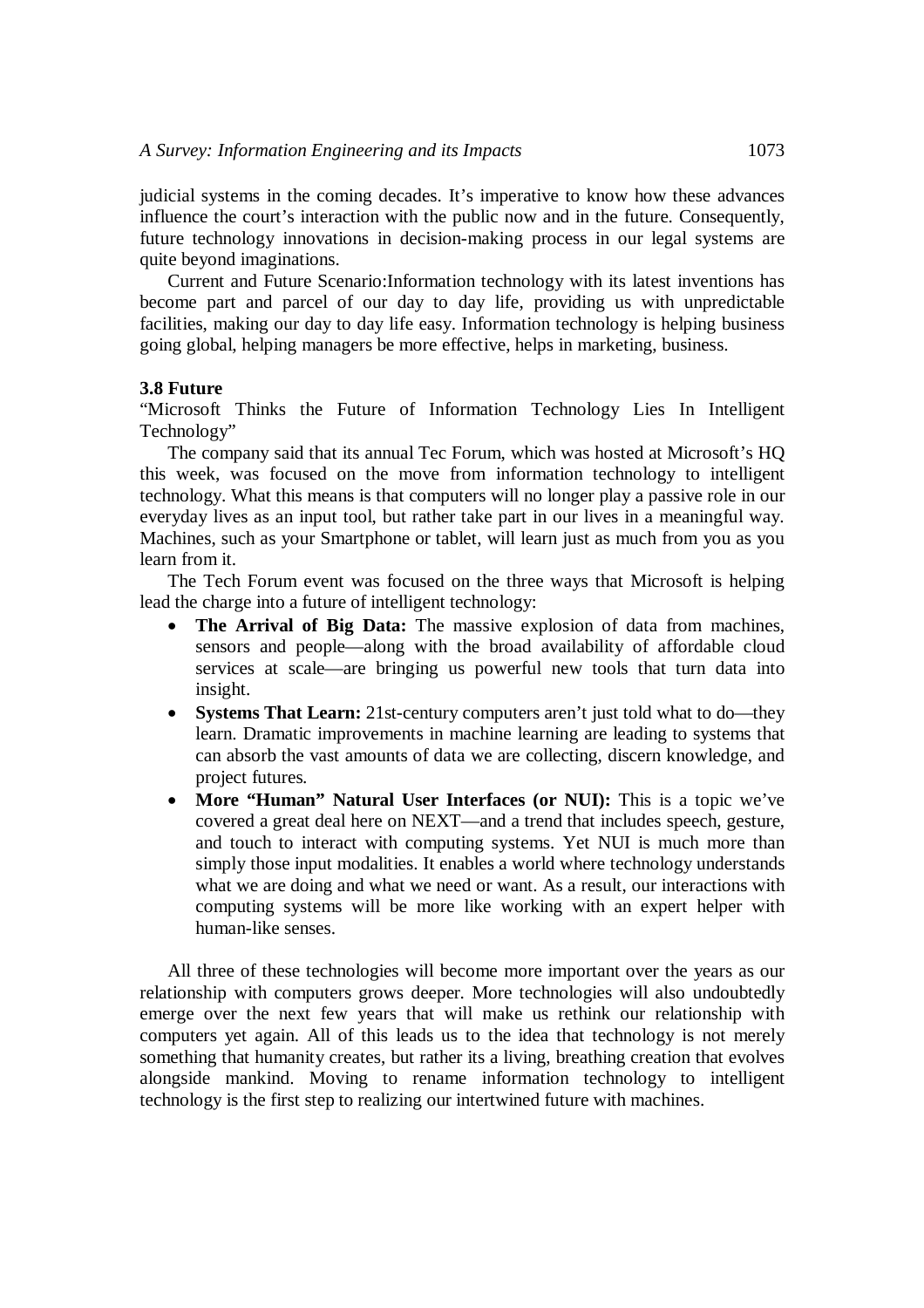After this we can easily predict the future of information technology and how it is going to impact us in future.

[8] However, futurologist Ian Pearson has a list of 10 hi-tech innovations that he claims will be in upcoming years.

## **3.9 Dream linking**

Using pillows with conducting fibres in the fabric, it will be possible to see monitor electrical activity from the brain. This will not only show when someone is dreaming, but recent developments indicate that we'll also be able to tell what they are dreaming about. It is also possible (with prior agreement presumably, and when both people are in a dream state at the same time) for two people to share dreams. One could try to steer a friend's dream in the same direction, so that they could effectively share a dream, and may even be able to interact in it.

#### **3.10 Shared consciousness**

Many people believe we will one day have full links between their brains and an external computer. We will be able to directly access more information outside the brain, making us much smarter, with thought access to most of human knowledge. The link will also allow us to share ideas directly with other people, effectively sharing their consciousness, memories, experiences. This will create a whole new level of intimacy, and let you explore other people's creativity directly. This could certainly be one of the most fun bits of the future as long as we take suitable precaution.

#### **3.11 Active contact lenses**



These nifty gadgets will sit in your eyes like normal contact lenses.

But they will have three tiny lasers and a micro mirror to beam pictures directly onto the retina, creating images in as high resolution as your eye can see. This could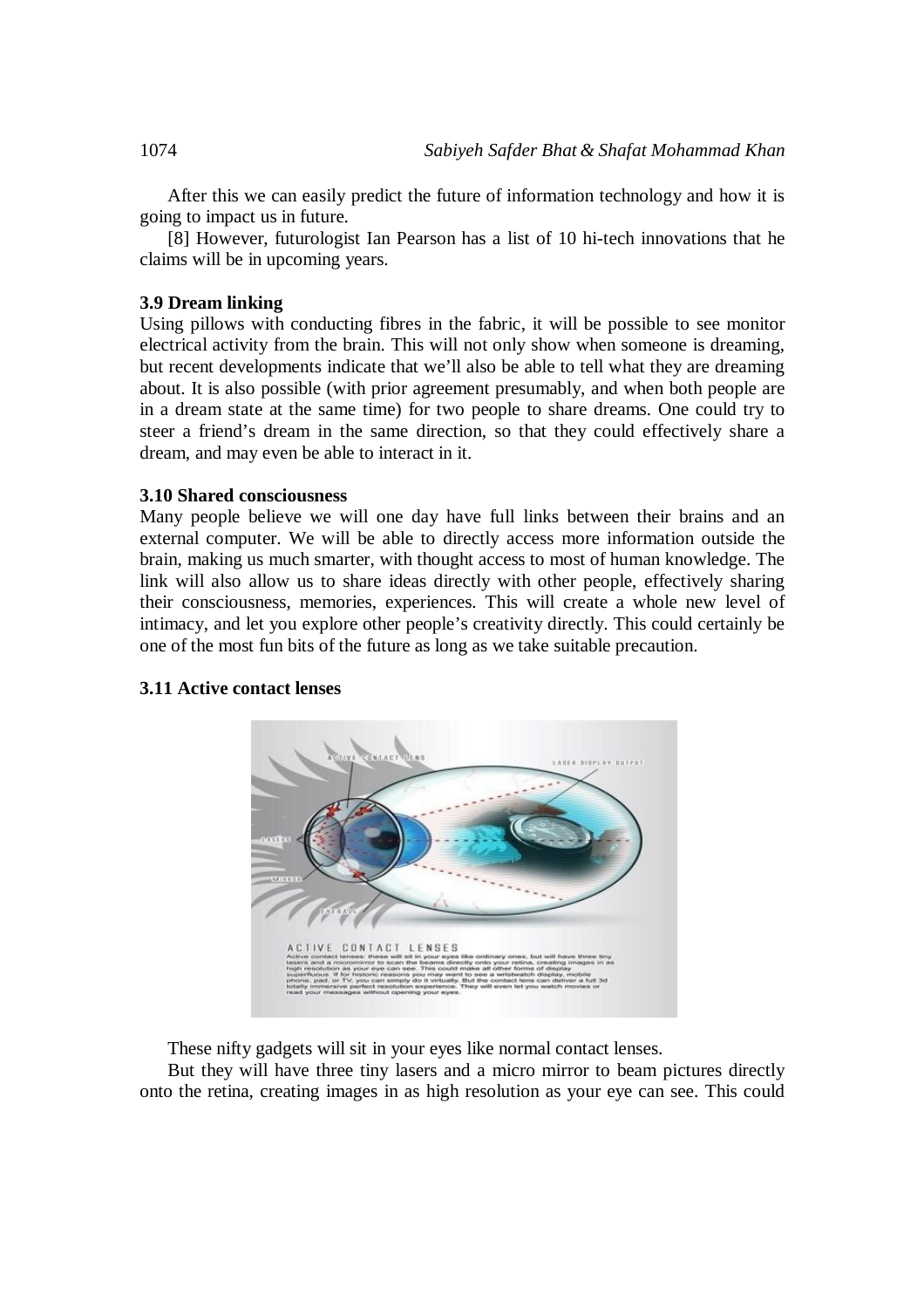make all other forms of display superfluous. There is no need to wear a wristwatch, have a mobile phone, tablet or TV but you could still have them visually. The contact lens can deliver a full 3D, totally immersive perfect resolution experience. They will even let you watch movies or read your messages without opening your eyes.

### **3.12 Immortality and body sharing**

While computers get smarter, the brain-IT link will also get better, so you'll use external IT more, until most of your mind is outside your brain.

When your body dies, you'll only lose the bits still based in the brain. Most of your mind will carry on.

You'll go to your funeral, buy an android body and carry on.

Death won't be a career problem.

If you don't want to use an android, maybe you'll link into your friends' bodies and share them, just as students hang out on friends' sofas.

Life really begins after death.

## **3.13 Smart yoghurt**

A 'quad core' PC has for processors all sharing the same chip, instead of the single one there used to be. This will increase until computers have millions of processors. These might be suspended in gel to keep them cool and allow them to be wired together via light beams. In separate developments, bacteria are being genetically modified to let them make electronic components. Putting this together, smart yoghurt could be the basis of future computing. With potentially vastly superhuman intelligence, one day your best friend could be a yogurt.

#### **3.14 Video tattoos**

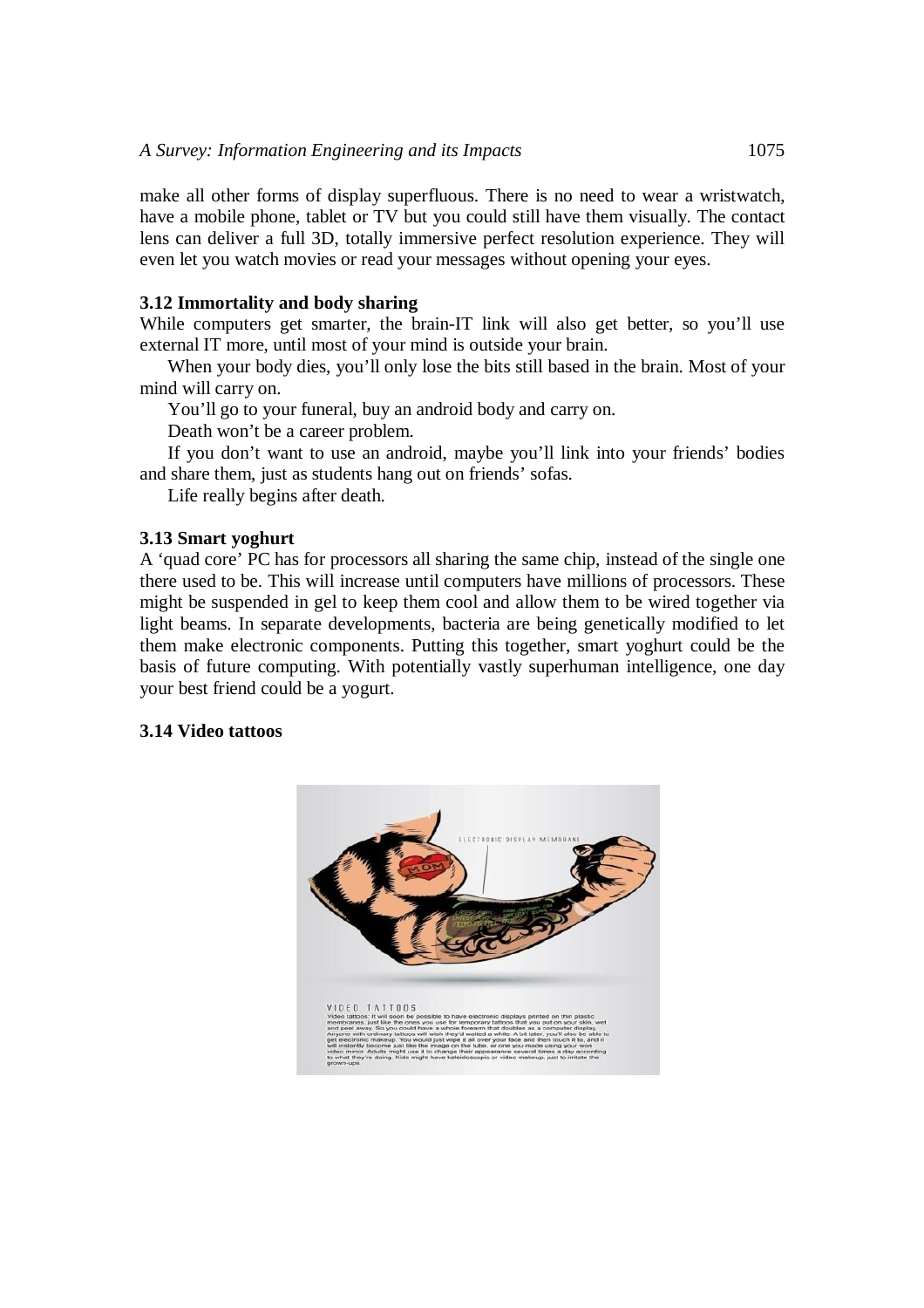It will soon be possible to have electronic displays printed on thin plastic membranes, just like the ones you use for temporary tattoos that you put on your skin.

With them you could turn your whole forearm into a computer display. Anyone with ordinary tattoos will wish they'd waited a while.

You will also be able to get electronic makeup.

You would just wipe it all over your face and then touch it to, and it will instantly become whatever you want. You will be able to change your appearance several times a day depending on your mood.

#### **3.15 Augmented reality**

You've seen films where the hero sees the world with computer generated graphics or data superimposed on their field of view.

That technology area is developing very fast now and soon we will all be wearing a lightweight visor as we walk around.

As well as all the stuff your phone does, it will allow you to place anything you want straight right in front of you.

The streets can be full of cartoon characters, aliens or zombies.

You can change how people look too, replacing them with your favourite models if you wish.

#### **3.16 Exoskeletons**

Polymer gel muscles will be five times stronger than natural ones, so you could buy clothing that gives you superhuman strength. They are too expensive to make today, but not in the future. Imagine free-running and leaping between buildings like a superhero, and having built-in reactive armour to make you bullet-proof too, with extra super-senses also built in. A lot of that stuff is feasible, so exoskeletons might become very popular leisure and sports wear, as well as the obvious military and emergency service uses.

#### **3.17 Androids**

Artificial intelligence is likely to make computers that you can talk to just like humans in the near future.

These can easily link wirelessly to robots.Robotics technology will use polymer gel muscles too, and a nice silicone covering could make them very human-like, so they can mix easily with humans as servants, colleagues, guards or companions, pretty much what they do in the movie I, Robot, but with a much nicer appearance and probably much smarter.

## **4. Conclusion**

In this paper I have provided a brief overview of information technology and its impact on us. We have discussed the role of information technology in various domains. We